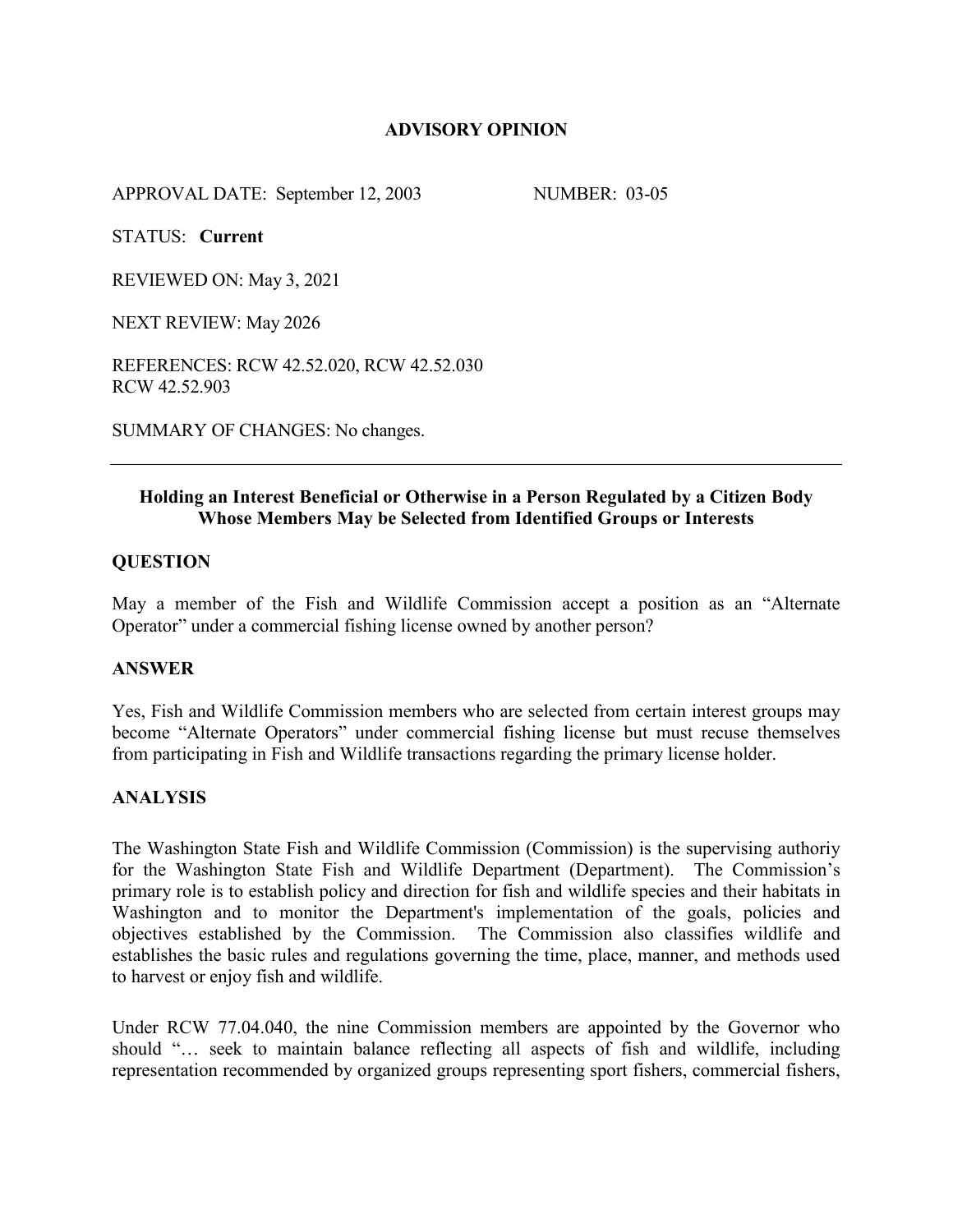hunters etc..." In the case of one Commission member addressed here, his 1997 appointment was supported or recommended by representatives of the commercial fishing industry.

The Commission member is also an "Alternate Operator" under a commercial fishing license held by another person<sup>[1](#page-1-0)</sup>. Commercial fishing licenses are issued by the Department and the agency regulates the commercial fishing industry. An Alternate Operator may operate a licensed commercial fishing vessel on behalf of the actual licensee or vessel owner. Alternate Operators can be employed by the license holder or may operate the commercial fishing vessel without compensation.

The Ethics Act generally prohibits private interests that conflict with the proper discharge of official duties. RCW 42.52.020 provides:

No state officer or state employee may have an interest, financial or otherwise, direct or indirect, or engage in a business or transaction or professional activity, or incur an obligation of any nature, that is in conflict with the proper discharge of the state officer's or state employee's official duties.

The Ethics Act also prohibits state officers from participating in transactions between the state and an outside organization of which the state officer or employee is an officer or employee. RCW 42.52.030(2) provides in relevant part:

No state officer or state employee may participate in a transaction involving the state in his or her official capacity with a person of which the officer or employee is an officer, agent, employee, or member, ... (emphasis added)

Generally, these two provisions would prevent a Commission member from having any professional or financial relationship with persons, including commercial fishing license holders, who are regulated by the Department. The Ethics Act, however, recognizes that the composition of boards and commissions is unique in that state statutes often require members to be appointed from certain groups or represent certain interests. In recognition of this fact, the Legislature adopted RCW 42.52.903 which provides:

Nothing in this chapter shall be interpreted to prevent a member of a board, committee, advisory commission, or other body required or permitted by statute to be appointed from any identifiable group or interest, from serving on such body in accordance with the intent of the legislature in establishing such body. (emphasis added)

In EEB Advisory Opinion 96-09, the Board advised that that the prohibitions in chapter 42.52 RCW must be read in conjunction with the exception in RCW 42.52.903. The Board further advised that boards and commissions whose members include individuals appointed from identifiable groups or interests may adopt rules that allow members to disclose their interests and

<span id="page-1-0"></span><sup>&</sup>lt;sup>1</sup> The commercial license holder is a close relative of the Commission member.